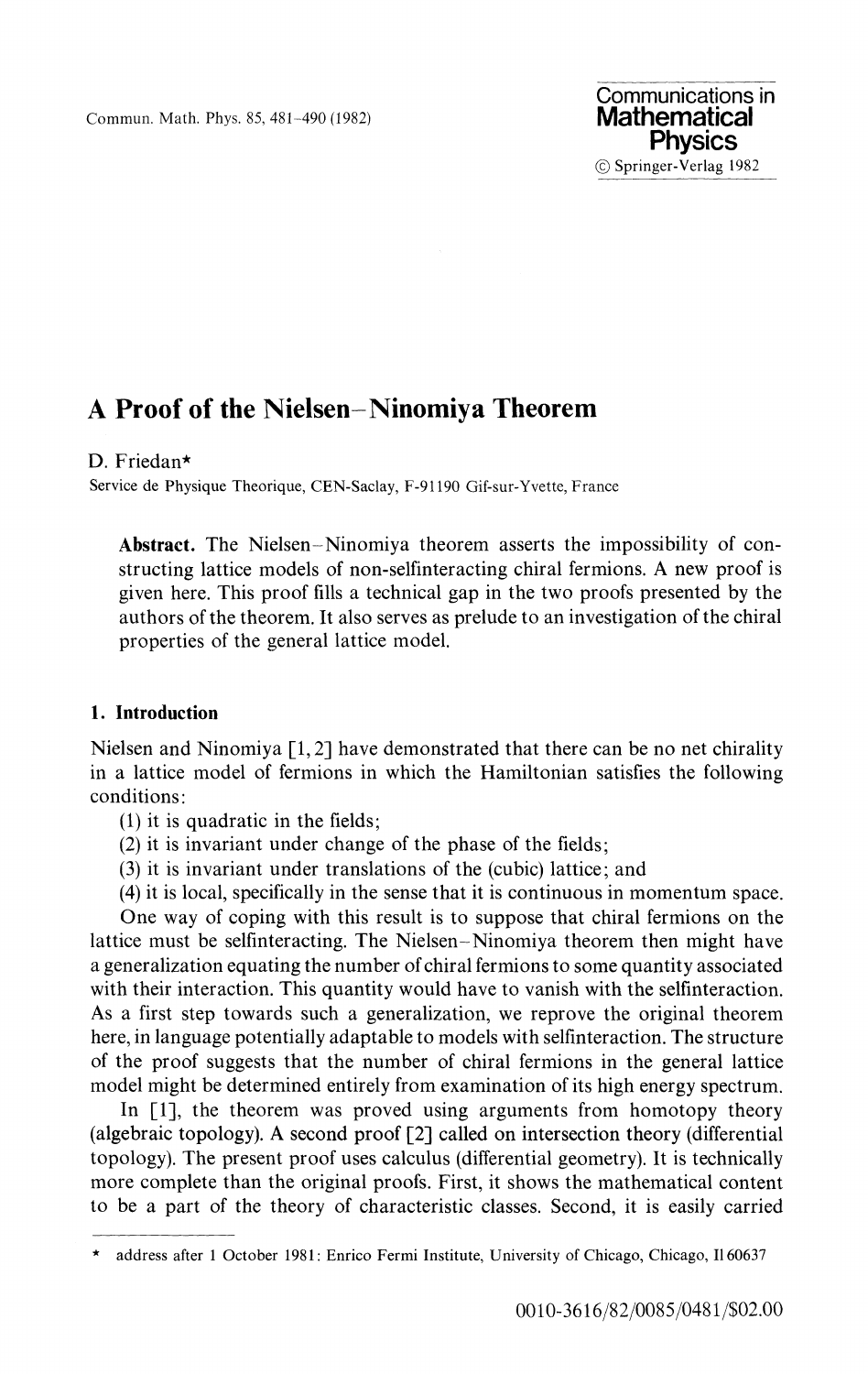through for a lattice of any odd dimension. Third, it deals with a somewhat esoteric technical possibility ignored in [1] and [2].

The theorem states, precisely, that in each irreducible representation of the internal symmetry group there are no chiral fermions. The internal symmetries are assumed to satisfy a locality condition analogous to (4) above. Nielsen and Ninomiya proved the absence of chiral fermions in a model containing *N* single component fermion fields. They did not distinguish among different representations of the internal symmetries. They then asserted that the fields transforming under a given representation *Q* of the internal symmetries (i.e., the fields of charge *Q)* formed a sub-model of the same type as the original: consisting of *N'* single component fermion fields. With this assertion no more remains to be proved. But in fact it is completely consistent with locality that the fields of charge *Q* might form a nontrivial vector bundle over momentum space, in which case they would not consist of a set of single component fields. The proofs of [1] and [2] would have to be made rather more elaborate to account for this possibility.

The paper is organized as follows. The theorem is stated in Sect. 2 and proved in Sect. 3. Comments are provided in Sect. 4.

#### **2. The Theorem**

This section duplicates, for the most part, material presented in [1]. The principal differences are: (1) the dimension of space is an arbitrary odd positive integer; (2) a modified locality condition on the internal symmetries is used and (3) no mention is made of generic intersection of energy levels.

We consider free fermions on a cubic lattice of odd dimension *d.* They are described by an *N*-component fermion field  $\tilde{\psi}^a(x)$  defined on the lattice  $Z^d$ . The lattice momentum **p** dual to the translation group  $Z^d$  ranges over the torus  $T^d$ (i.e., the first Brouillon zone with periodic boundary conditions). The Fourier transform of the field satisfies the canonical anti-commutation relations

$$
\left[\psi^a(\mathbf{p}), \psi^b(\mathbf{q})\right]_+ = 0,\tag{1}
$$

$$
\left[\psi_b^*(\mathbf{p}), \psi^a(\mathbf{q})\right]_+ = \delta_b^a \delta(\mathbf{p} - \mathbf{q}).\tag{2}
$$

The Hamiltonian, according to conditions  $(1-4)$  above, takes the form

$$
H = \int d\mathbf{p} \psi_a^*(\mathbf{p}) K_b^a(\mathbf{p}) \psi^b(\mathbf{p}),\tag{3}
$$

where  $K(p)$  is an  $N \times N$  hermitian matrix which depends smoothly on **p**. The degree of smoothness has only temporary technical significance. In the end, the relevant property will be continuity in momentum space.

We suppose that the internal symmetries of the model act linearly on the fundamental fields and that they are translation invariant and local. The action of an internal symmetry is thus of the form  $\psi^a(\mathbf{p}) \to T^a_b(\mathbf{p})\psi^b(\mathbf{p})$ , where  $T(\mathbf{p})$  is unitary and depends smoothly on *p.* For each irreducible representation *Q* of the internal symmetries there exists a projection  $P_Q(\mathbf{p})$ , depending on  $\mathbf{p}$ , such that the fields of charge Q are exactly those satisfying  $P_Q(\mathbf{p}) \psi_Q(\mathbf{p}) = \psi_Q(\mathbf{p})$ . The internal symmetries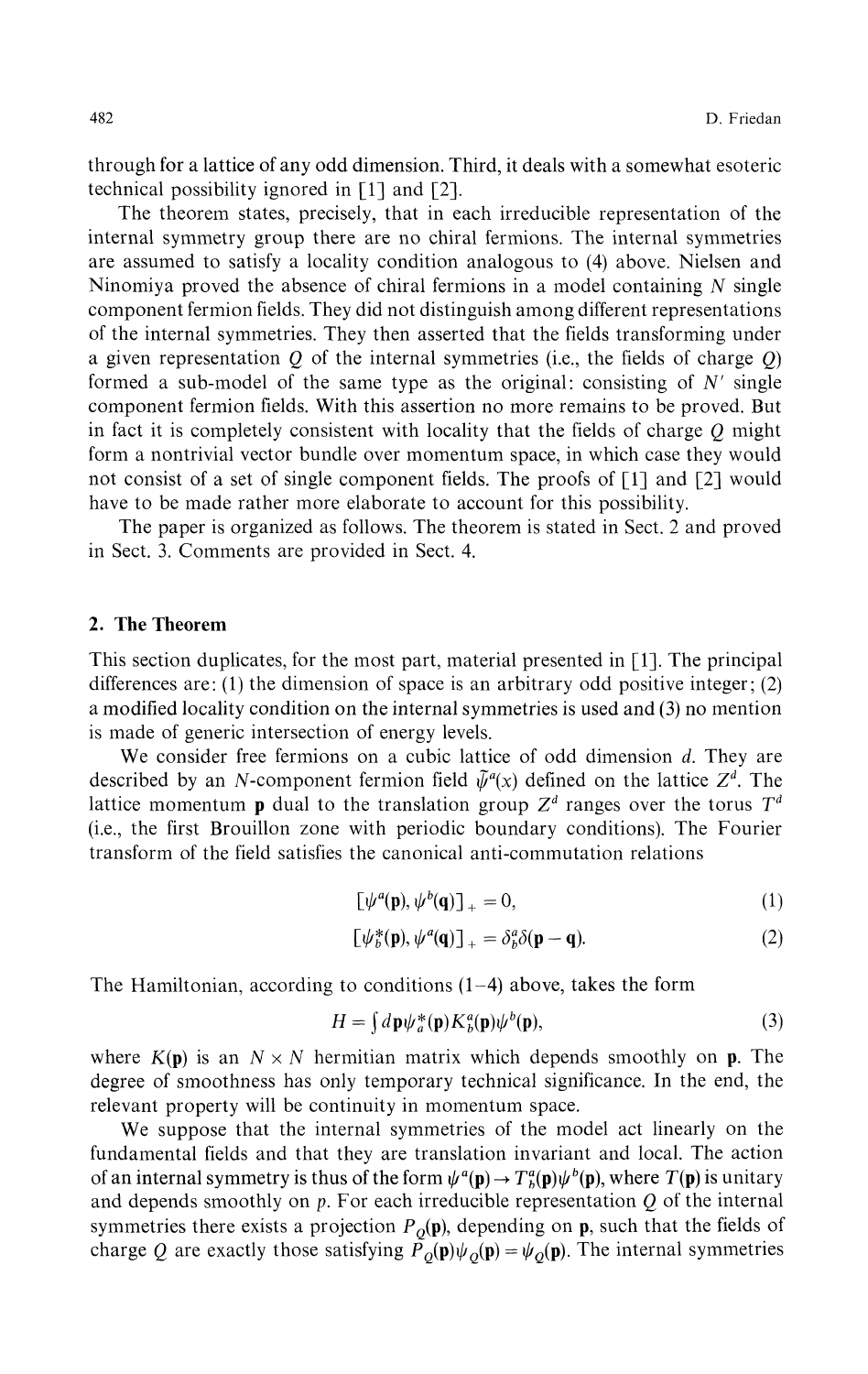commute with the Hamiltonian, so

$$
[K(\mathbf{p}), P_Q(\mathbf{p})] = 0.
$$
\n(4)

It will be evident below that the appropriate locality condition on the internal symmetries is that the projections  $P_Q(\mathbf{p})$  should depend smoothly on  $\mathbf{p}$ . This is stronger than the condition that the symmetry transformations  $T(\mathbf{p})$  be smooth in p. The discrete chiral symmetries of [3], for example, satisfy the latter but not the former. The smoothness condition on  $P_Q(\mathbf{p})$  also expresses the possibility of coupling the charge *Q* locally to an external field, which is to say, the possibility of observing it.

In [1] and [2] the implicit assumption is made that  $P_Q(\mathbf{p})$  does not depend at all on **p**. In such a case the charge  $Q$  portion of the field, i.e. the range of  $P_Q$ , can be represented as an N'-component field  $\psi_o^a(\mathbf{p})$ . The same is true given the weaker assumption that there is some **p**-dependent unitary transformation  $U_p^a(\mathbf{p})$ , depending smoothly on **p**, such that  $UP_0U^{-1}(\mathbf{p})$  is constant in **p**. This amounts to the assumption that the charge *Q* portion of the field forms a trivial vector bundle over momentum space. But there do in fact exist nontrivial complex vector bundles over the torus  $T^d$ ; that is, projections  $P_o(\mathbf{p})$  which cannot be made constant. The proof must take account of this possibility. It happens to be a somewhat nontrivial mathematical fact that a sufficiently local  $P<sub>O</sub>(\mathbf{p})$  can always be made constant.  $P<sub>O</sub>(\mathbf{p})$ must be such that its Fourier transform  $\tilde{P}_O(x)$  is nonzero only on a finite set of points x. [4] In the present circumstances such a locality condition is artificially strong.

The theorem now states that in each irreducible representation *Q* of the internal symmetries there must be equally as many left- as right-handed low energy elementary excitations (i.e. massless fermions). If we take the difference between the numbers of left and right handed fermions to be the number of chiral fermions, then the statement is that the number of chiral fermions of charge *Q* is zero, for every *Q.*

The low energy spectrum is to be found in a neighbourhood of the Fermi surface, which consists of those momenta  $p_a$  at which one or more of the eigenvalues of  $K(p)$  is zero. We require, for the existence of an acceptable continuum limit, that the low energy spectrum be interpretable as that of collection of relativistic massless fermions. This means, first of all, that the Fermi surface cannot be a surface; it must contain only a finite number of points  $\mathbf{p}_n$ . Otherwise an accumulation point would exist at which the spectrum could not possibly appear relativistic.

Next, the elementary low energy excitations at momenta  $\mathbf{p}$  near  $\mathbf{p}_{\alpha}$  must resemble massless fermions. These excitations correspond to the eigenvectors of  $K(\mathbf{p})$  with eigenvalue near zero. We can always find unitaries  $U(\mathbf{p})$ , smooth in **p** near **p**<sub>n</sub>, which rotate the space of low energy eigenvectors to the space spanned by the first  $N_a$  components. The requirement of a relativistic spectrum then becomes that, for  $p \simeq p_{\alpha}$ ,

$$
UKU^{-1}(\mathbf{p}) \sim \left(\frac{(\mathbf{p} - \mathbf{p}_{\alpha})^i \Gamma_i^{\alpha}}{0} \middle| \frac{0}{K_{\alpha}(\mathbf{p} - \mathbf{p}_{\alpha})}\right),\tag{5}
$$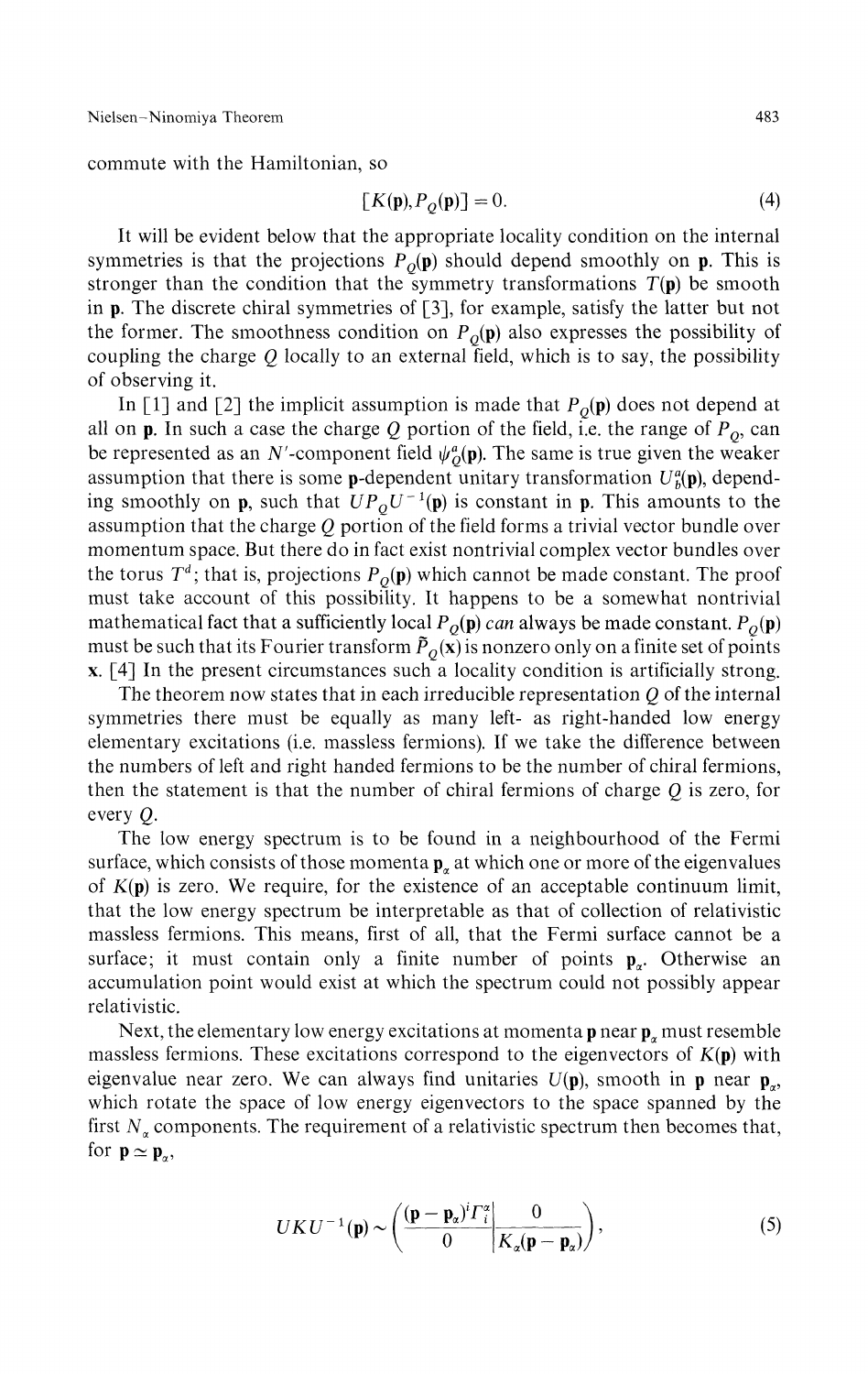where  $K_n(0)$  has only nonzero eigenvalues, and where  $\Gamma_i^{\alpha}$  is an  $N_{\alpha}$ -dimensional representation of the Clifford algebra on *d* generators:

$$
\Gamma_i^{\alpha} \Gamma_j^{\alpha} + \Gamma_j^{\alpha} \Gamma_i^{\alpha} = 2\delta_{ij}.
$$
\n<sup>(6)</sup>

In the physically interesting case  $d = 3$ , these representations of the Clifford algebra would be direct sums of the irreducible representations by Dirac matrices:  $\frac{1}{2}(1 \pm \gamma_5)\gamma_0\gamma_1$ 

The excitations corresponding to the eigenvectors of  $K_n(\mathbf{p})$  are not seen in the low energy limit. By (4), the representation  $\Gamma_i^{\alpha}$  of the Clifford algebra splits up into the direct sum of representations *Γψ a* corresponding to the possible charges Q.

To describe the handedness of these excitations, define,

$$
\Gamma_5^{Q,\alpha} = \frac{(-i)^{(d-1)/2}}{d!} \varepsilon^{i_1 \dots i_d} \Gamma_{i_1}^{Q,\alpha} \dots \Gamma_{i_d}^{Q,\alpha},\tag{7}
$$

which satisfies

$$
(\Gamma_5^{Q,\alpha})^2 = 1,\t\t(8)
$$

$$
\left[\Gamma_{5}^{Q,\alpha},\Gamma_{i}^{Q,\alpha}\right]=0.\tag{9}
$$

The sub-representation of the  $\Gamma_1^{Q,\alpha}$  on which  $\Gamma_5^{Q,\alpha} = 1$  can be called right-handed; it consists of one irreducible representation for each right-handed massless fermion in the spectrum. The sub-representation with  $\Gamma_5^{Q,\alpha} = -1$  is called left-handed.

Define the chiral index at  $\mathbf{p}_{\alpha}$  to be

$$
I_{Q,\alpha} = 2^{-(d-1)/2} \text{ tr}(\Gamma_{5}^{Q,\alpha}).
$$
 (10)

The coefficient  $2^{(d-1)/2}$  is the dimension of the irreducible representations of the Clifford algebra. Define the total chiral index to be

$$
I_Q = \sum_{\alpha} I_{Q,\alpha}.\tag{11}
$$

*IQ* is the total number of right-handed massless fermions minus the number of left-handed massless fermions occurring in the low energy, charge *Q* spectrum of the model.

The Nielsen-Ninomiya theorem states that the chiral index of a model of free latice fermions is zero; i.e.,  $I_0 = 0$  for each charge  $Q$ .

## 3. The Proof

We will use a construction on energy-momentum space. Points in this space will de denoted  $p = (p^{\mu}) = (p^0, p^i)$ , where  $p^0$  is an arbitrary real number, the energy, and  $\mathbf{p} = (p^i)$  is a point in *d*-dimensional momentum space. We will write  $\partial_{\mu}$  for  $\partial/\partial p^{\mu}$ . The spectrum of *K* consists of the points  $p = (p^0, \mathbf{p})$  for which  $p^0$  is an eigenvalue of  $K(p)$ .

For each charge Q we will construct a  $(d + 1)$ -current  $j^{\mu}_{0}(p)$  on energymomentum space,  $j_{0}^{\mu}(p)$  will be called the chiral  $(d + 1)$ -current;  $j_{0}^{0}(p)$ , the chiral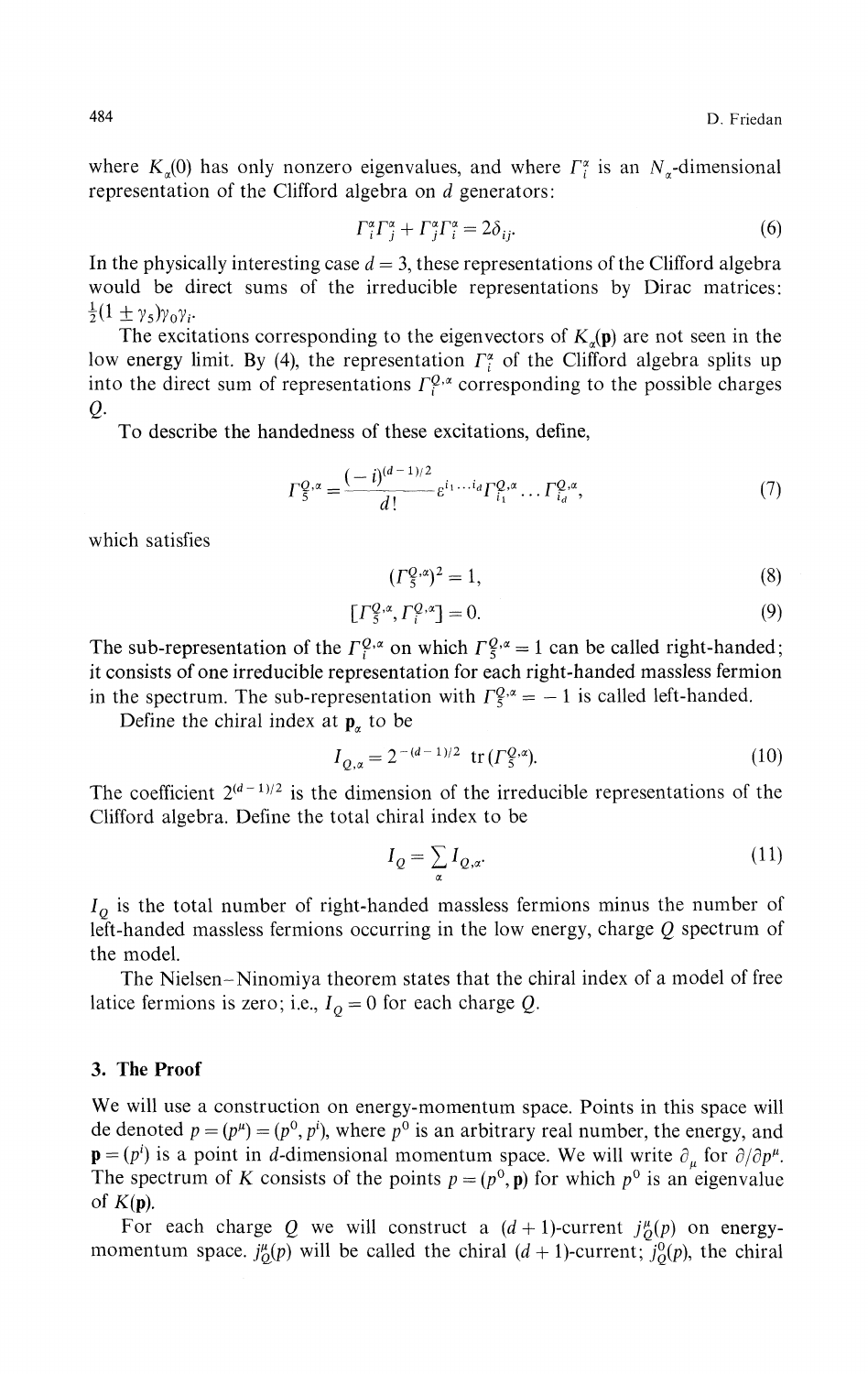Nielsen-Ninomiya Theorem 485

charge density; and  $\mathbf{j}_0(p)$ , the chiral d-current. It will have the following properties:

- (P1)  $\partial_{\mu} j_{0}^{\mu}(p) = 0$ , i.e. chiral charge is conserved.
- (P2)  $j^{\mu}_{Q}(\bar{p})$  vanishes away from the spectrum of K;
- (P3)  $j_{\theta}^{\mu}(p)$  depends only on the spectral projection of *K* near *p*; and
- (P4)  $j_{Q}^{\tilde{0}}(0, \mathbf{p}) = \sum \delta(\mathbf{p} \mathbf{p}_{\alpha}) I_{Q,\alpha},$

The theorem will then follow immediately. By property (P3), the chiral index is the total chiral charge at  $p^0 = 0$ :

$$
I_Q = \int d\mathbf{p} j_Q^0(0, \mathbf{p}).\tag{12}
$$

By property (PI) the conservation of chiral charge, and by the compactness of momentum space, the total chiral charge is the same at all energies:

$$
\int d\mathbf{p} j_O^0(0, \mathbf{p}) = \int d\mathbf{p} j_O^0(p^0, \mathbf{p})
$$
\n(13)

for any  $p^0$ . But, because  $K(p)$  is a matrix of finite dimension and because momentum space is compact, the spectrum of K is bounded in the  $p^0$ -direction. Therefore, by (P2),

$$
\int d\mathbf{p} j_0^0(p^0, \mathbf{p}) = 0 \tag{14}
$$

for  $p^0$  large enough. Combining (12–14) gives  $I_Q = 0$ .

To construct  $j^u_Q(p)$ , first define a projection valued distribution  $S(p)$  by

$$
S(p) = P_Q(\mathbf{p})\theta(K(\mathbf{p}) - p^0). \tag{15}
$$

*S(p)* projects the eigenvectors of  $K(p)$  which have charge Q and eigenvalue  $\geq p^0$ . *S(p)* is a projection because  $[P<sub>O</sub>(p), K(p)] = 0$ , and the product of two commuting projections is also one. The chiral current is given in terms of *S(p)* by:

$$
j_Q^{\mu}(p) = \left[ d\left(\frac{d-1}{2}\right)! (2\pi i)^{(d-1)/2} \right]^{-1} \varepsilon^{\mu \nu_1 \dots \nu_d} \text{tr}\left(\partial_{\nu_1} S \dots \partial_{\nu_d} S\right)(p). \tag{16}
$$

The definition would appear to be ambiguous because it requires multiplication of the distributions  $\partial_{\mu} S$ , but in fact the combination of the antisymmetrization and the trace removes all ambiguity.

Property (P1), that  $\partial_{\mu} j^{\mu} = 0$ , is obvious from (16). To see that  $j^{\mu}$  has property (P2), note that when  $S(p)$  is smooth in p, we have

$$
\partial_{\mu}S = \partial_{\mu}(S^2) = S(\partial_{\mu}S) + (\partial_{\mu}S)S,
$$
  
so  $(1 - S)\partial_{\mu}S = (\partial_{\mu}S)S$  and  $(\partial_{\mu}S)(1 - S) = S(\partial_{\mu}S)$ , so  

$$
\partial_{\nu}S = S(\partial_{\nu}S)(1 - S) + (1 - S)(\partial_{\nu}S)S.
$$
 (17)

When the expression (16) for  $j^{\mu}$  is expanded using (17), each of the resulting  $2<sup>d</sup>$  terms contains at least once the product  $S(1 - S)$ , because of the fact that *d* is odd and the trace is cyclic. Thus wherever  $S(p)$  is smooth in p,  $j^{\mu}_{0}(p)$  vanishes. From the definition (15) of *S(p)* it is clear that *S(p)* is smooth for p not in the spectrum of *K.* Therefore (P2) holds.

Property (P3) requires some calculation. We calculate  $j^{\mu}_{0}(p)$  at a generic point p in the spectrum of K, namely a point  $p = (p^0, \mathbf{p})$  such that for all q near  $\mathbf{p}, K(\mathbf{q})$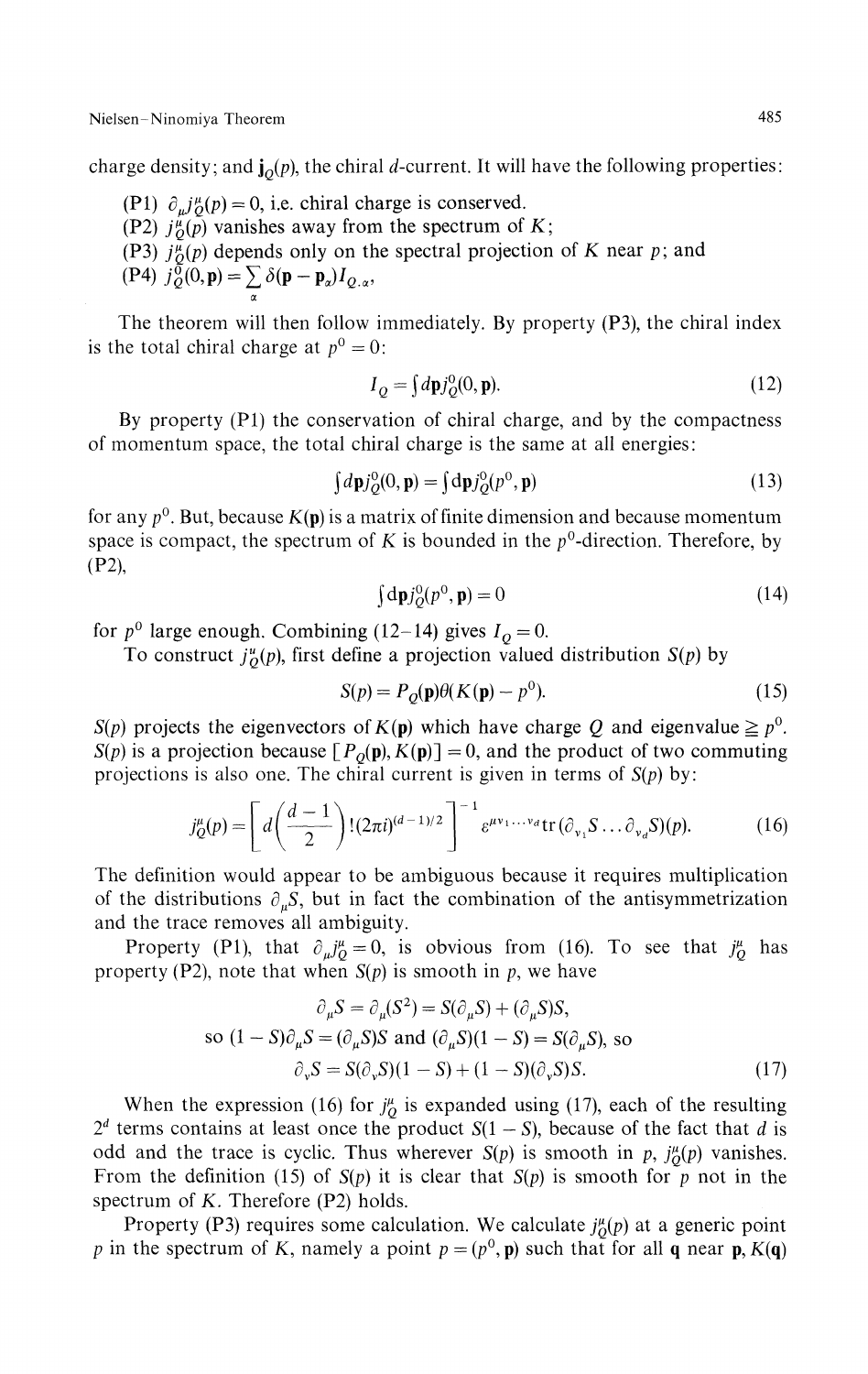has exactly one, possibly degenerate, eigenvalue  $k(\mathbf{q})$  near  $p^0$ . Let  $P_0(\mathbf{q})$  be the projection on the eigenspace (of charge  $Q$ ) corresponding to that eigenvalue.  $P_0(\mathbf{q})$ is smooth in **q** near **p** because  $K(q)$  is smooth in **q** there.  $S(q)$  is given by

$$
S(q) = \theta(k(\mathbf{q}) - q^0)P_0(\mathbf{q}) + P_s(\mathbf{q}),
$$
\n(18)

where  $P_{s}(\mathbf{q})$  is the projection on the eigenspaces corresponding to the eigenvalues greater than  $k(q)$ .  $P_s(q)$  is smooth for q near p. Now substitute, using (18), in (16). Analogues to Eq. (17) hold also for the smooth projections  $P_0(\mathbf{q})$  and  $P_s(\mathbf{q})$ . After repeated use of them, we arrive at the formula

$$
j_{Q}^{\mu}(p) = \left[ \left( \frac{d-1}{2} \right)! (2\pi i)^{(d-1)/2} \right]^{-1} \delta(k(\mathbf{p}) - p^0) \varepsilon^{\mu v_1 \dots v_q} \partial_{v_1}(k(\mathbf{p}) - p^0)
$$
  
tr $(P_0 \partial_{v_2} P_0 \dots \partial_{v_d} P_0)(\mathbf{p}),$  (19)

valid at any generic point  $p$ . Thus (P3) holds.

To obtain (P4) we must calculate  $j_0^{\mu}(p)$  at  $p^0 = 0$ . The spectrum of *K* at  $p^0 = 0$ consists of the isolated points  $\mathbf{p}_x$ , so it suffices to calculate  $j_p^{\mu}(p)$  for p near  $(0, \mathbf{p}_x)$ . We would like to use the canonical form (5) for  $K(\mathbf{p})$  near  $p_{\alpha}$  in conjunction with formula (19) for  $j^{\mu}_{O}$ . But the form (5) for  $K(p)$  results from performing a **p**-dependent unitary transformation  $U(\mathbf{p})$  near  $\mathbf{p}_{\alpha}$ . We need to know how to take into account the effect on  $j^{\mu}_{0}$ .

Examine first the effect of an infinitesimal transformation. Its generator is a skew hermitian matrix  $A(p)$ , depending smoothly on P. The change in  $S(p)$  is

$$
\delta S(p) = [A(p), S(p)]. \tag{20}
$$

The change in  $j^{\mu}_{\rho}(p)$  is calculated from (16) to be

$$
\delta j^{\mu}_{\mathcal{Q}}(p) = \partial_{\nu} f^{\mu\nu}(p),\tag{21}
$$

where

$$
f^{\mu\nu}(p) = \left[ \left( \frac{d-1}{2} \right)! (2\pi i)^{(d-1)/2} \right]^{-1} \varepsilon^{\mu\nu\nu_2 \dots \nu_d} \text{tr}\left( A[S, \partial_{\nu_2} S \dots \partial_{\nu_d} S] \right). \tag{22}
$$

Because of (17),  $f^{\mu\nu}(p)$  is, like  $j^{\mu}_{0}(p)$ , supported on the spectrum of *K*.

It follows by integration that if  $U(p)$  is a unitary transformation, smooth in  $p$ , which can be connected smoothly to the identity transformation and if *S(p)* is replaced by  $USU^{-1}(p)$  then  $j^{\mu}_O$  is replaced by  $j^{\mu}_O + \partial_y f^{\mu\nu}$  for some  $f^{\mu\nu}$  supported on the spectrum of K. Any  $U(p)$  given only locally in p, but for all  $p^0$ , can certainly be connected smoothly to the identity transformation. Therefore if we use expression (5) for  $K(\mathbf{p})$  near  $\mathbf{p}_{\alpha}$  we do no more than change  $j_{Q}^{\mu}(p)$  near  $(0, \mathbf{p}_{\alpha})$  by a total divergence. We will determine  $j^{\mu}_0(0, \mathbf{p}_\alpha)$  by calculating  $j^{\mu}_0(p^0, \mathbf{p})$  for  $(p^0, \mathbf{p}) \sim (0, \mathbf{p}_\alpha)$ and then appealing to conservation of chiral charge. Adding a total divergence to  $j_0^{\mu}$  will not affect the result.

We proceed with the calculation, using (9) in (19). Write  $p = (p^0, \mathbf{p}_\alpha + \mathbf{q})$  with  $(p^{0}, \mathbf{q}) \sim 0$ . From (5),

$$
P_0(\mathbf{p}_\alpha + \mathbf{q}) \sim \frac{1}{2} (1 + \hat{q}^i \Gamma_i^{Q,\alpha}) \tag{23}
$$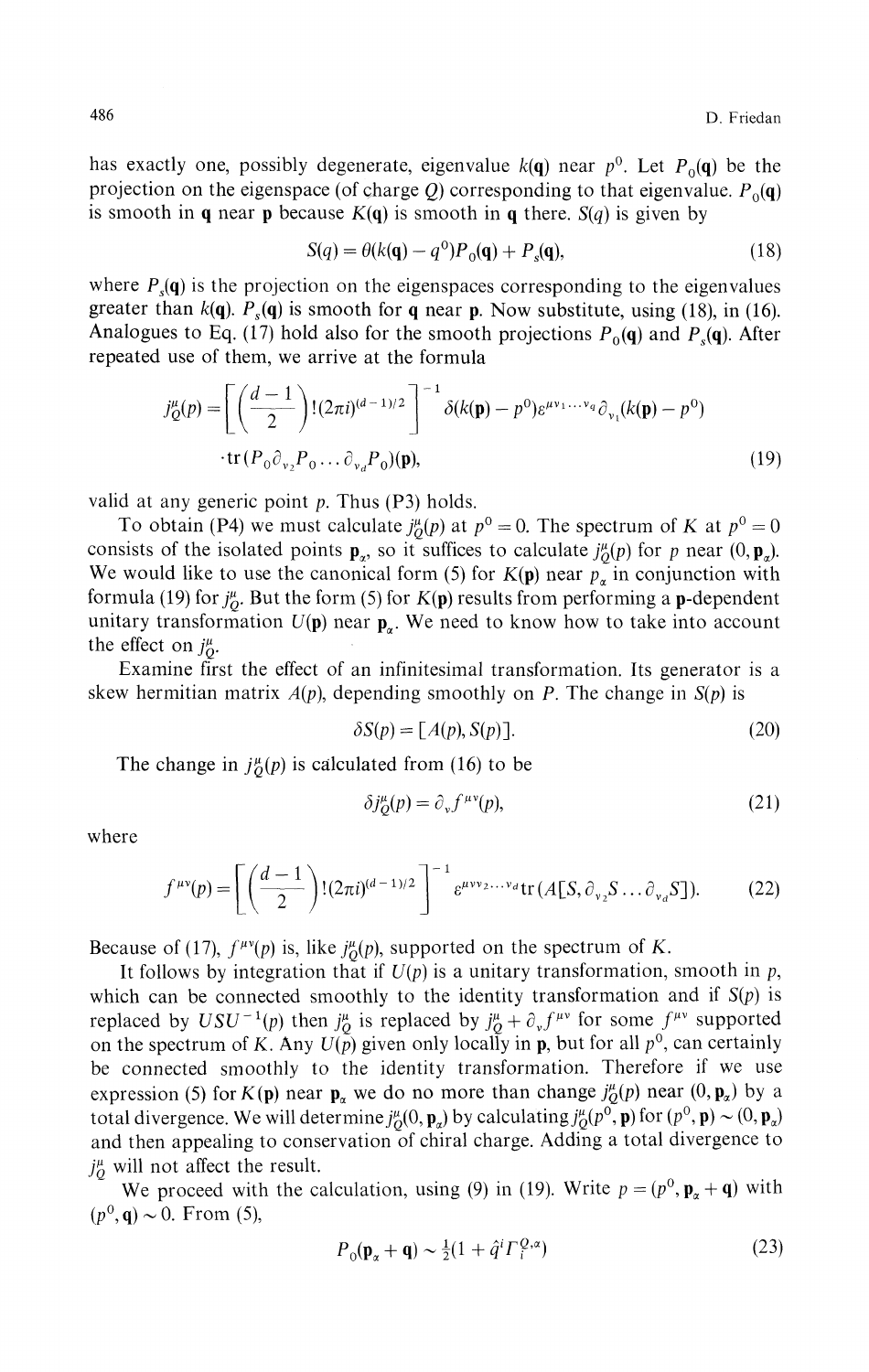Nielsen-Ninomiya Theorem 487

and

$$
k(\mathbf{p}_{\alpha} + \mathbf{q}) \sim |\mathbf{q}|. \tag{24}
$$

Substituting in (19) gives

$$
j_{Q}^{\mu}(p^{0}, \mathbf{p}_{\alpha} + \mathbf{q}) \sim I_{Q,a} \delta(p^{0} - |\mathbf{q}|) \left[ V(S^{d-1}) |\mathbf{q}|^{d-1} \right]^{-1} (1, \hat{q}), \tag{25}
$$

where  $V(S^{d-1})$  is the volume (area) of the unit sphere in Euclidean d-space. The limit  $p^0 \rightarrow 0$  yields

$$
j_Q^0(0, \mathbf{p}) = I_{Q, \alpha} \delta(\mathbf{p} - \mathbf{p}_\alpha)
$$
 (26)

for **p** near  $\mathbf{p}_a$ .

### **4. Comments**

The above proof proceeded by identifying  $I_Q = \int dp j^0(0, \mathbf{p})$ , an integer associated with the low energy spectrum, with a quantity derived from the high energy spectrum:  $(d\mathbf{p}^i)(\infty, \mathbf{p})$ . The proofs of [1] and [2] are based on a similar reasoning. We might remark that there is a simpler although less suggestive argument. Define

$$
F_Q^{\mu\nu}(p) = \left[ d\left(\frac{d-1}{2}\right)! (2\pi i)^{(d-1)/2} \right]^{-1} \varepsilon^{\mu\nu\nu_2...\nu_d} \text{tr}\left(S\partial\nu_2 S...\partial\nu_d S\right)(p) \tag{27}
$$

for *p* not in the spectrum of *K.* Clearly,

$$
j^{\mu}_{\mathcal{Q}}(p) = \partial_{\nu} F^{\mu\nu}_{\mathcal{Q}}(p). \tag{28}
$$

In particular,

$$
j_Q^0(0, \mathbf{p}) = \partial_j F_Q^0(0, \mathbf{p}),\tag{29}
$$

so

$$
I_Q = \int d\mathbf{p} j_Q^0(0, \mathbf{p})
$$
  
=  $\int d\mathbf{p} \partial_j F_Q^0(0, \mathbf{p})$   
= 0. (30)

We see that to have a nonzero chiral index, we must have nontrivial high energy spectrum and also a failure in the definition (27) of  $F^{\mu\nu}_{\alpha}$ . For either of these to hold  $K(\mathbf{p})$  must be an infinite dimensional matrix.

Before continuing this comment, we digress to remark that the relativistic character of the low energy spectrum played a role only in the interpretation of the theorem, allowing the chiral index to be equated with the number of chiral fermions. The integer  $I_Q = \int d\mathbf{p} j_Q^0(0, \mathbf{p})$  is a characteristic of the low energy spectrum whether or not that is relativistic in appearance. This chiral index vanishes for a system of free lattice fermions, but it is nonzero, for example, for a gas of massless chiral fermions in the continuum at nonzero chemical potential  $\mu$ , since this gas is described by  $K(\mathbf{p}) = \mathbf{p}^i \sigma_i + \mu$ , which has the spectrum of the free relativistic Hamiltonian shifted by  $\mu$  in the p<sup>0</sup>-direction.

Return now to the possibility of a nonzero chiral index for an infinite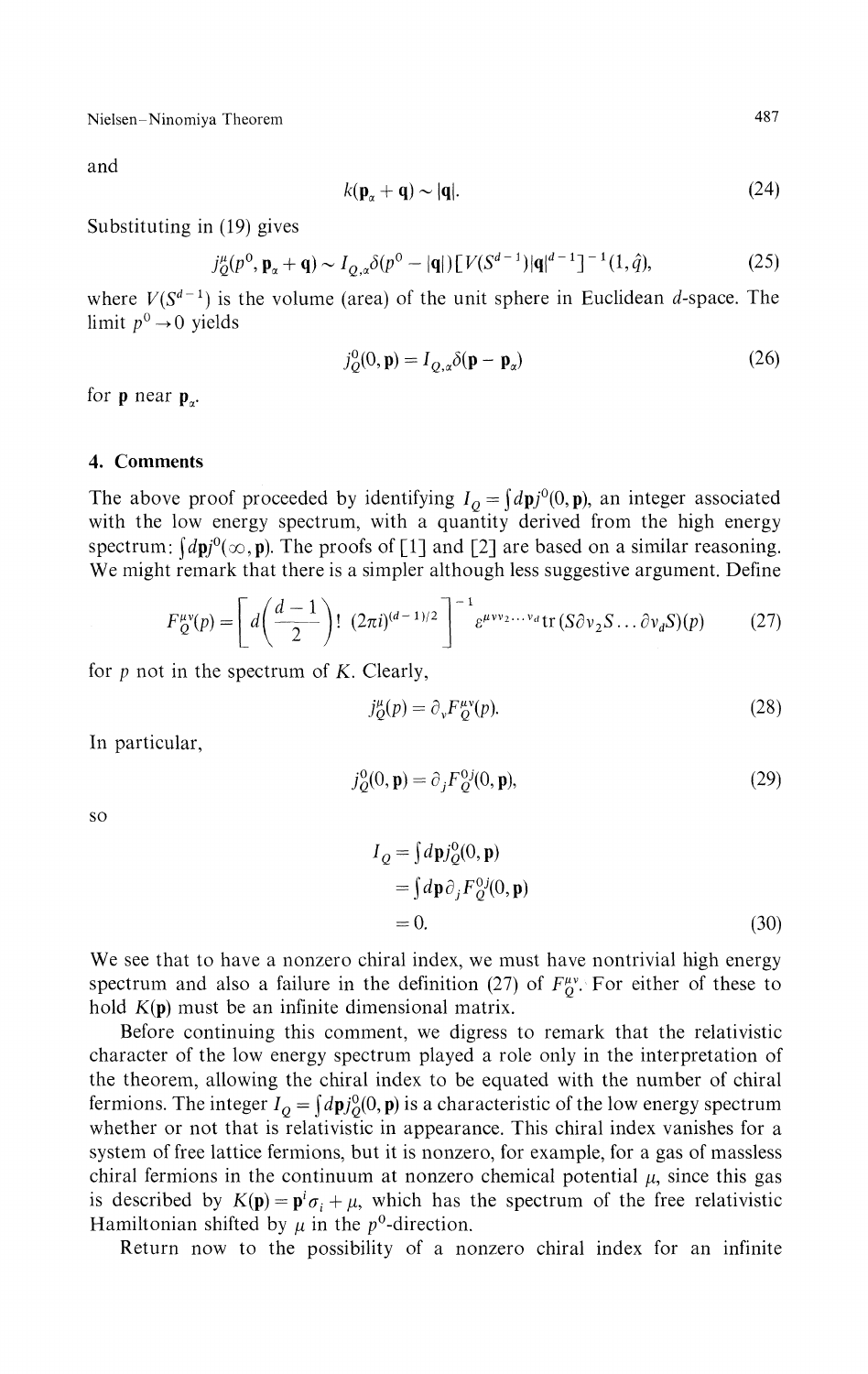dimensional  $K(p)$ . We will consider a trivial example which, although of no physical interest, does give a first indication of what might occur. The example is simply the continuum right-handed fermion made into a lattice object by blocking degrees of freedom. In momentum space this amounts to folding the continuum momentum space  $\mathbb{R}^d$  over the torus  $T^d$ . The field has an infinite number of components  $\psi^a(\mathbf{p})$ , where the index **a** is a d-plet of integers  $\mathbf{a} = (a^1, \dots, a^d)$ , and is subject to the folding boundary conditions

$$
\psi^{\mathbf{a}}\left(\mathbf{p} + 2\pi\mathbf{b}\right) = \psi^{\mathbf{a} + \mathbf{b}}\left(\mathbf{p}\right).
$$
 (31)

The matrix  $K(\mathbf{p})$  is given, for momentum components  $p^i$  in the range  $-\pi \leq p^i \leq \pi$ , by

$$
K_{\mathbf{b}}^{\mathbf{a}}(\mathbf{p}) = \delta(\mathbf{a}, \mathbf{b})(\mathbf{p} + 2\pi \mathbf{a})^i \sigma_i,
$$
 (32)

where  $\sigma_i$  is the irreducible right-handed representation of the Clifford algebra.

The only zero eigenvalue of  $K(p)$  occurs at  $p = 0$  and the spectrum near there is exactly that of the continuum chiral fermion, so  $I<sub>Q</sub> = 1$ . More comprehensively, (25) gives

$$
j^{0}(p) = \sum_{\mathbf{a}} \delta(p^{0} - |\mathbf{p} + 2\pi \mathbf{a}|) [V(S^{d-1})|\mathbf{p} + 2\pi \mathbf{a}|^{d-1}]^{-1},
$$
\n(33)

so that  $j^0(0, \mathbf{p}) = \delta(\mathbf{p})$  as in the continuum.  $F^{0i}(0, \mathbf{p})$ , defined by (27), is infinite, so Eq. (29), exhibiting  $j^0(0, \mathbf{p})$  as a divergence, does not obtain.

To examine  $j^0(p^0, \mathbf{p})$  at high energy  $p^0$  it is convenient to Fourier transform:

$$
\tilde{j}(p^0, \mathbf{x}) = \int_{T^d} d\mathbf{p} \, e^{i\mathbf{x} \cdot \mathbf{p}} \, j^0(p^0, \mathbf{p}) \tag{34}
$$

$$
= \int_{\mathbb{R}^d} d\mathbf{p} e^{i\mathbf{x} \cdot \mathbf{p}} \frac{\delta(p^0 - |\mathbf{p}|)}{V(S^{d-1}) |\mathbf{p}|^{d-1}}.
$$
 (35)

From (35) it is clear that, at least for  $d > 1$ ,

$$
\lim_{p^0 \to \infty} \tilde{j}^0(p^0, \mathbf{x}) = \delta(\mathbf{x}).
$$
\n(36)

Thus

$$
\lim_{p^0 \to \infty} j^0(p^0, \mathbf{p}) = 1,
$$
\n(37)

where the limit of distributions is meant. The equation between the low and high energy expressions for the chiral index reads

$$
\int d\mathbf{p}\,\delta(\mathbf{p}) = \int d\mathbf{p}\,1.
$$
\n(38)

The spectrum of *K* at  $p^0 > 0$  is an immersion of the Euclidean  $(d-1)$ -sphere of radius  $p^0$  by folding into the torus as described by  $(31-33)$ . The chiral charge density  $j^0(p^0, \mathbf{p})$  is the unit measure concentrated on this immersed sphere. As  $p^0 \rightarrow \infty$  the immersed sphere becomes dense in momentum space in such a way that the chiral charge density becomes constant. Both  $i^{0}(0, \mathbf{p})$  and  $j^0(\infty, \mathbf{p})$  are simple in form, even though  $j^0(p^0, \mathbf{p})$  for  $0 < p^0 < \infty$  can be exceedingly complicated.

The mathematical content of the theorem can be regarded as a standard piece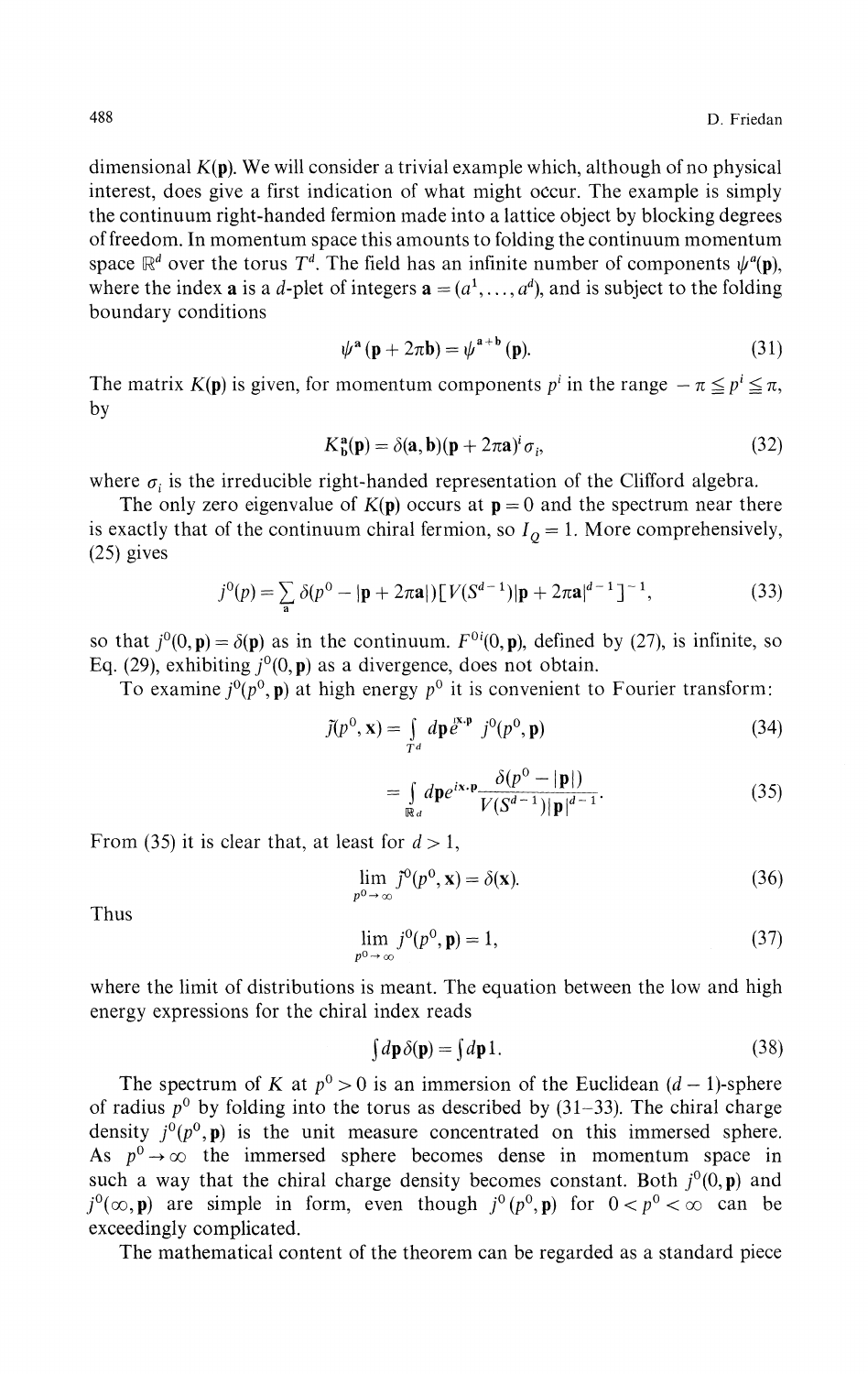of the theory of characteristic classes. Consider the direct argument of (27-30). The projection  $S(0, p)$  is smooth in **p** except at the fermi surface (i.e., the  $p_{\alpha}$  where  $K(p)$  has zero as an eigenvalue). Remove from momentum space a small open neighborhood of the fermi surface (i.e., a small open ball around each  $\mathbf{p}_n$ ). Left behind is a dmanifold M with boundary. For the relativistic fermi surface, in which the  $p_a$  are isolated, the boundary is  $\partial M = \sum S_\alpha$ , where the  $S_\alpha$  are small  $(d-1)$ -spheres enclosing the  $p_a$ . The vector spaces range  $(S(0, p))$  form a vector bundle *W* over *M*. The natural covariant derivative in *W* is

$$
D_i = \partial_i - \partial_i S(0, \mathbf{p}).
$$
\n(39)

Its curvature is

$$
R_{ij}(\mathbf{p}) = [D_i D_j]
$$
  
=  $[\partial_i S, \partial_j S](0, \mathbf{p}).$  (40)

We can now recognize  $F^{0i}$ , given by (27), as the dual of the highest component of the Chern character of *W.* [5] Since

$$
I_Q = \int_{\partial M} \hat{n}_i F^{0i},\tag{41}
$$

*t* being the unit normal vector to  $\partial M$ ,  $I_Q$  should be called the Chern number of the bundle *W* restricted to the boundary of *M*. The theorem  $I_Q = 0$  simply states the fact that the Chern number is a cobordism invariant: i.e., that the Chern number of a boundary is necessarily zero.

Once we have the interpretation of  $I_Q$  as the characteristic number of a vector bundle we can drop the requirement of smoothness for  $K(p)$  and simply demand continuity. We then also know that still another proof of the theorem will exist, in which  $I_Q$  is expressed as the index of an elliptic differential operator on  $\partial M$ . This fourth, analytic proof is the proof of the cobordism invariance of the elliptic index [6]. There is also an evident generalization of the theorem to a setting in which the fermion field of the model itself lies in a nontrivial bundle *V* over momentum space. The bundle *W* is defined as a subbundle of *V,* as before, but its covariant derivative is

$$
D_i = D_i^0 - (D_i^0 S), \tag{42}
$$

where  $D_i^0$  is some arbitrarily chosen covariant derivative in *V*. And of course the theorem works whenever the momentum space is a compact manifold of odd dimension. Neither of these generalization seem of immediate physical interest.

The example of the folded fermion gives a bundle *W* of infinite rank. Its Chern number  $I_Q$  is well defined but not the density  $\hat{n}_i F_Q^0$  which it is the integral of in (48). So there is at least a certain category of infinite dimensional bundles for which the Chern number, or more generally the elliptic index, need not be a cobordism invariant. The chiral index measures the amount by which cobordism invariance fails.

We conclude with a brief indication of how the constructions used in this proof